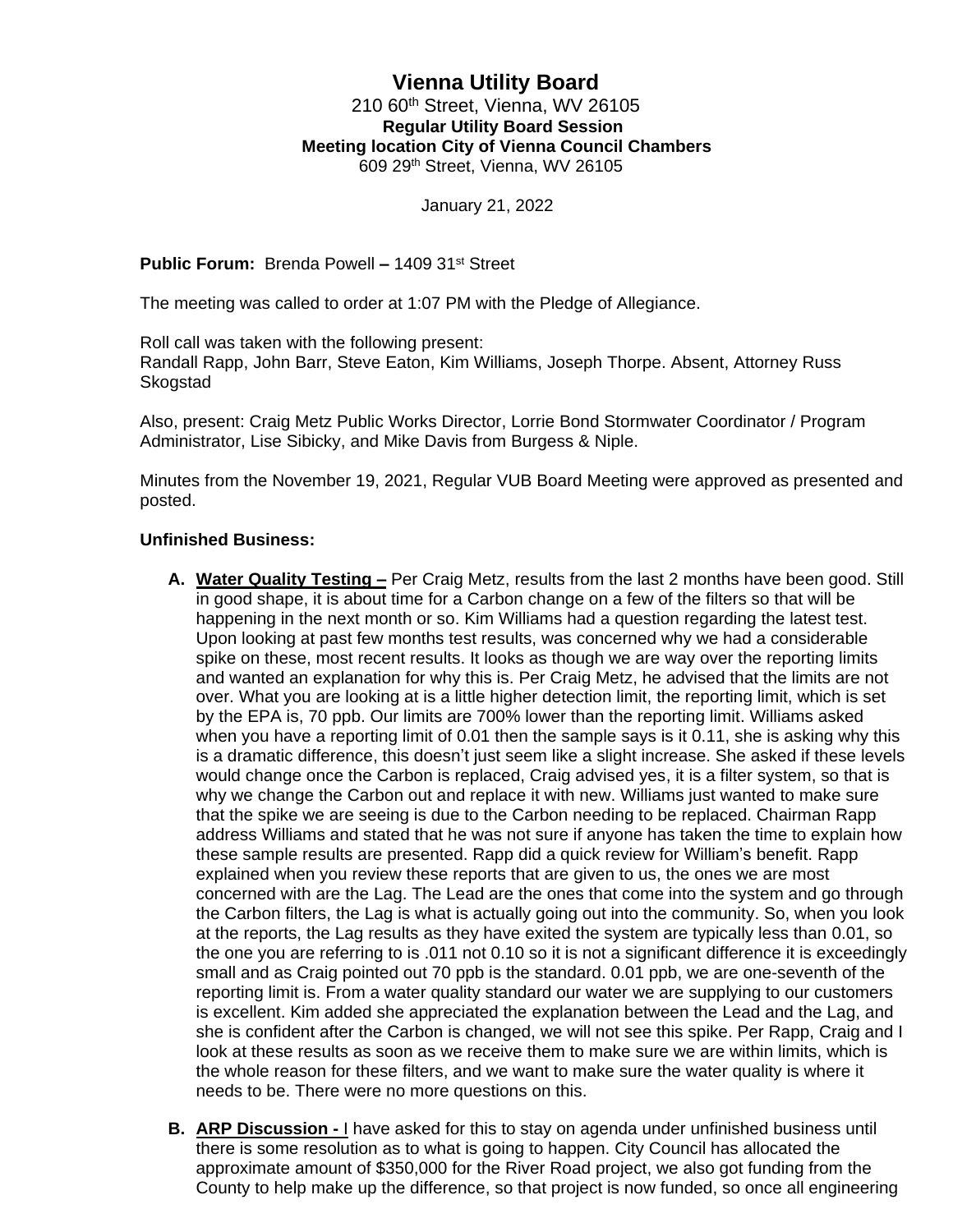plans and reports are all in we will get started on putting that River Road project into place. But, in my conversations with the rest of the council members, its infrastructure based on where that money is going to be spent. At last City Council meeting Burgess & Niple came in and did an exceptionally good presentation on the projects we have been talking about over the years, like the sewer upgrade to Parkersburg, other issues as well like problems around 16<sup>th</sup> Street, and some of the other projects. So, at some point, Rapp is not sure what is going to trigger it, but we need to go and say these are the projects we want to do next or is council going to say here is the rest of the money and from that point we will have to chose which projects we can do with that amount of money. Somebody must make the first move, because we cannot do these projects without that funding. Our only other options would be a rate increase or selling Bonds. One Council member is under the inclination that we simply put all projects together and complete them all at once, which would be around \$20 to \$30 Million worth of projects. So, we have been reaching out to the various bond councils to figure out what the retainment would be on these kinds of numbers because it would have to be huge. Craig and I have both told you every one of these projects we have is needed and has been needed for a long time, but it is simply the funding issue is why we cannot do it all. There are other options out there, there are some items floating around in Congress, so we submitted the sewer line upgrade to Parkersburg and the Pond Run Dredging project to them, in addition to the Brownsfield Grant for the remediation to Johns Manville, so we can continue to work on that sight and get it ready for future development. Those are just the three preliminary ones, I do not know what will happen, Congressman McKinley is extremely interested in Wood County so hopefully we will get a little priority help with that. The Parkersburg trunk line project is approximately \$2.9 million, even with all the other projects Burgess & Niple have been working on for us, we could literally drop \$20 million dollars on them and still have projects left out that still need completed. At some point soon we are going to have to be putting a little more focus on this. Williams asked if there was anyway to start a few of these projects now since we do have a little bit of money, can we start the preliminary reports, just wondering what our next step is. Per Craig, he asked Williams which projects she would want preliminary reports to be started on? Williams mentioned she understood we wanted to start with the trunk line to Parkersburg, but couldn't we do preliminary reports on everything in sewer including  $12<sup>th</sup>$  Street up to  $17<sup>th</sup>$  Street. Metz advised most of these preliminary reports have already been done, the costs estimates have been done, so the next step would be the design work and putting it out to bid, then we could see what the numbers would be. The most important thing is trying to figure out where we are going to get the money from. Williams said that is what she was referring to. She asked if we were to get more formal, get the design work and bidding information to see what costs would be and if it comes back way to expensive, we would be under no obligation to move forward until the other components fall into place regarding money correct? Metz said that was correct. Metz added we can have Burgess & Niple do the design work, but it does not have to be accepted. We can wait and bid it out later or just not do the project, which has happened in the past. Metz advised though, once we do bid out a project you have to have the funding source in place. No contractor is going to come down, bid on the project and be ok with having to start in a year and  $\frac{1}{2}$  later. The prices are based off current supply chain costs and man hour costs at the time of bid. So, we must have some sort of funding in place. Rapp added bids are guaranteed for a very short period of time, and we can not do a rate increase in a short amount of time either. These steps take time, they are not quick. We will keep coming back to this so we can figure out a plan to pick which of these projects we want done and get the needed money if we must. Rapp added that during a meeting he had this week, the ARP money now includes Stormwater projects. Also, there is Senate Bill 132 coming up, if it passes it will make cities determine whether they are going to keep their B&O taxes or their \$.1 sales tax. City of Vienna operates on Approx.\$11 million budget a year, the B&O tax the city collects annually is \$2.8 million. So, if this bill passes and we must chose which to remove it is severely going to cripple our city. Randy added that this scares him to death he does not want to see what will happen if this bill passes. Metz added that it seems every 12 years we go through this, and we have projects that need completed. He has laid out which projects are most important right now and that need done.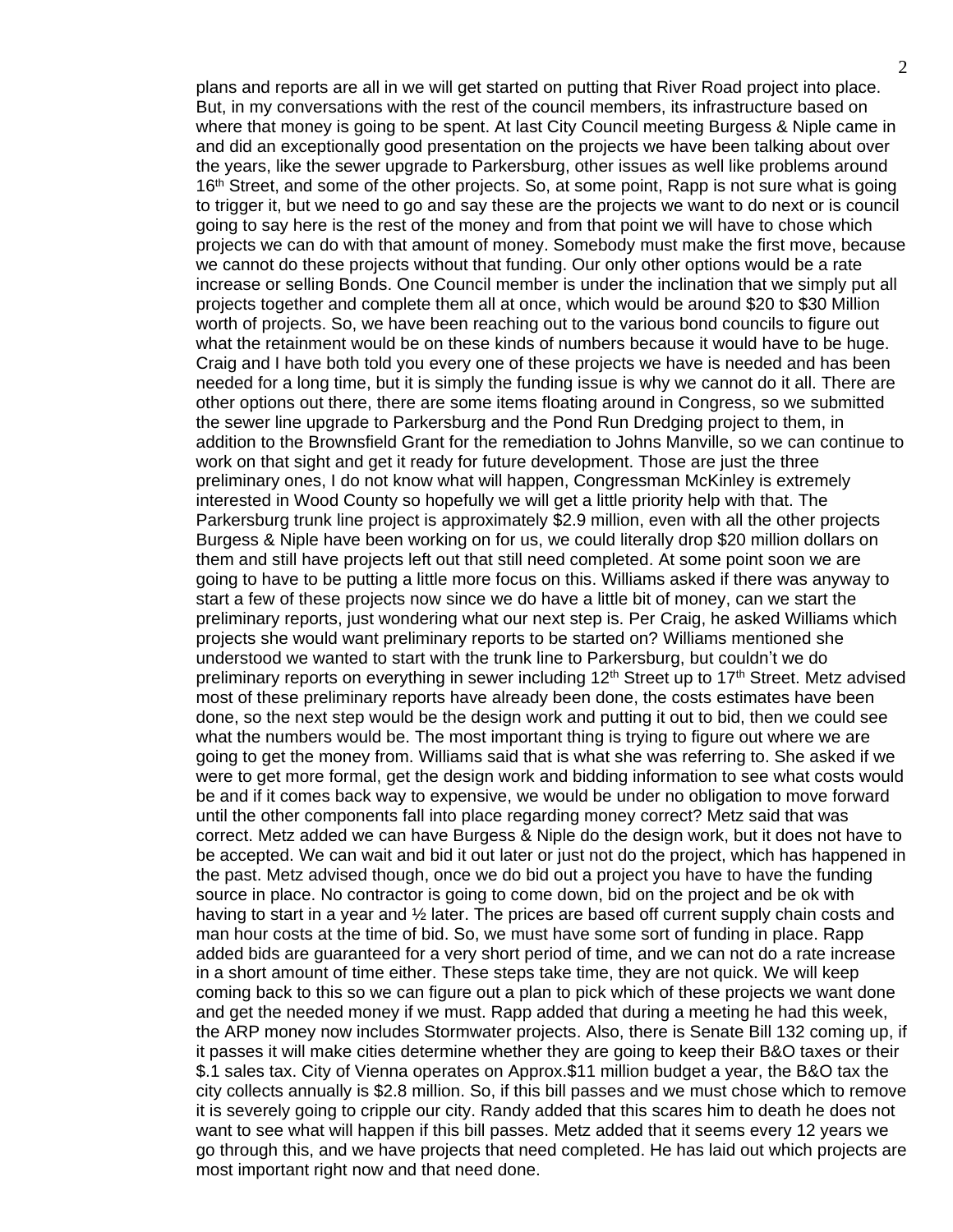- **C. 5 – Year Plan** The 5 year plan discussion was in with the ARP discussion so nothing further on this at this time.
- **D. 4705 8th Avenue Property Discussion** Mr. Stauffer is in attendance with us again today. Rapp asked Mr. Stauffer what he would like us to do? Mr. Stauffer said that we did propose the purchase of the property, do the right thing which is ever most cost-effective plan to fix this issue is his request. Per Rapp, we have done extensive engineering and studies in that whole area. Mr. Stauffer asked if anyone looked into the depth of the sewer line, we discussed that in a previous meeting about other lines coming out of the homes along that stretch of road, and if we did do an upgrade would it be interfering? Metz added, we did do preliminary study before, we have not run a camera down to get an exact depth, but we did complete a preliminary design of the culvert system that runs from Mr. Stauffer's house to the channel that runs through there. The size pipe they have designed would fit but would not be able to go any larger than that. And it is exceedingly difficult to tell the exact depth of each service lateral unless you pick them up, our camera will give you within ½ a foot. Rapp asked if the lines are running with the street, meaning down the street or does it cross somewhere and tie in? Per Metz, it runs at a 90-degree angle and ties in at various locations. Some of it goes back to a channel, runs under the golf course, under grand central then back to River Road back to the plant. Some of it goes back to  $7<sup>th</sup>$  Avenue, down 46<sup>th</sup> Street and back up that way. There is a split right at the hill side. Metz, said regarding this house, up is all about which I am concerned. The six or however many houses that are there run back to 51<sup>st</sup> Street. Rapp stated that when we had this study done the actual water runoff is lower than the drainage ditch that goes back up toward the Country Club and water will not flow uphill. It is draining downhill, we either must pump it up or do something, because this is not going to really help this situation. We can retain it where it will perk slowly, but there is a curb at the end of his driveway, it is a standard curb like we put on any other home 2 – 3 inches tall. You cannot put a concrete block across the end of the driveway, which would eliminate the driveway. We did raise the driveway curb a bit, but he still has this issue when we have very heavy rainfall events. Mr. Stauffer has not had any issues the last few months due to him deploying sandbags which is his only defense from the water. He also did place a pipe to divert water to the back of his house but there is no way he could put a bigger size pipe in. Williams mentioned that Metz had explained to us before that putting in a larger size line will only cause more issues for people downstream, Williams wondered if we had investigated this yet. No, we have not. Metz is a firm believer in retention systems, firstly because if replenishes our ground water and it alleviates any extra water into that stream, that would cause me problems downstream. Williams asked Metz if his recommendation is to purchase the property, tear it down and put in a retention system. Metz advised yes. Williams asked if we are no longer going to look at the other options. Metz stated that the prices are so close right now, and if we are going to spend the money to do this, he would much rather have the retention system put in to eliminate any additional water in the stream. Rapp asked what Mr. Stauffer's schedule was like for next few weeks, he said he is free, Rapp said we will get with him, schedule a time to meet and discuss what we can come up with. Mr. Stauffer agreed. Joe Thorpe asked if this would set a precedence in the city to buy other homes that are having this type of situation. Rapp added everything we do these days sets a precedence and it depends on the circumstances, and that is where we are. Metz added that we are not buying a house to help one individual we are buying a structure which is over a piece of land, and we will use that land to improve that whole area. That is the important part to focus on. We can purchase this land and alleviate flooding issues from  $9<sup>th</sup>$  Avenue to  $8<sup>th</sup>$  Avenue and replenish groundwater at the same time. So, looking at it this way I am not buying that home to eliminate just Mr. Stauffer's flooding issue I am doing it to help with flooding issues of this entire area. No further questions.
- **E. Burgess & Niple River Road Water Main Discussion** Per Metz, Lise Sibicky is still working on the design work, she has been waiting on the CSX permit for the boring we did receive that, Lorrie has the copy that needs to be signed after the meeting, we are also waiting on P.O. and payment for the permit fee of \$3,700. Once all is received it will be processed and she will continue with design work and get it out to bid. CSX has already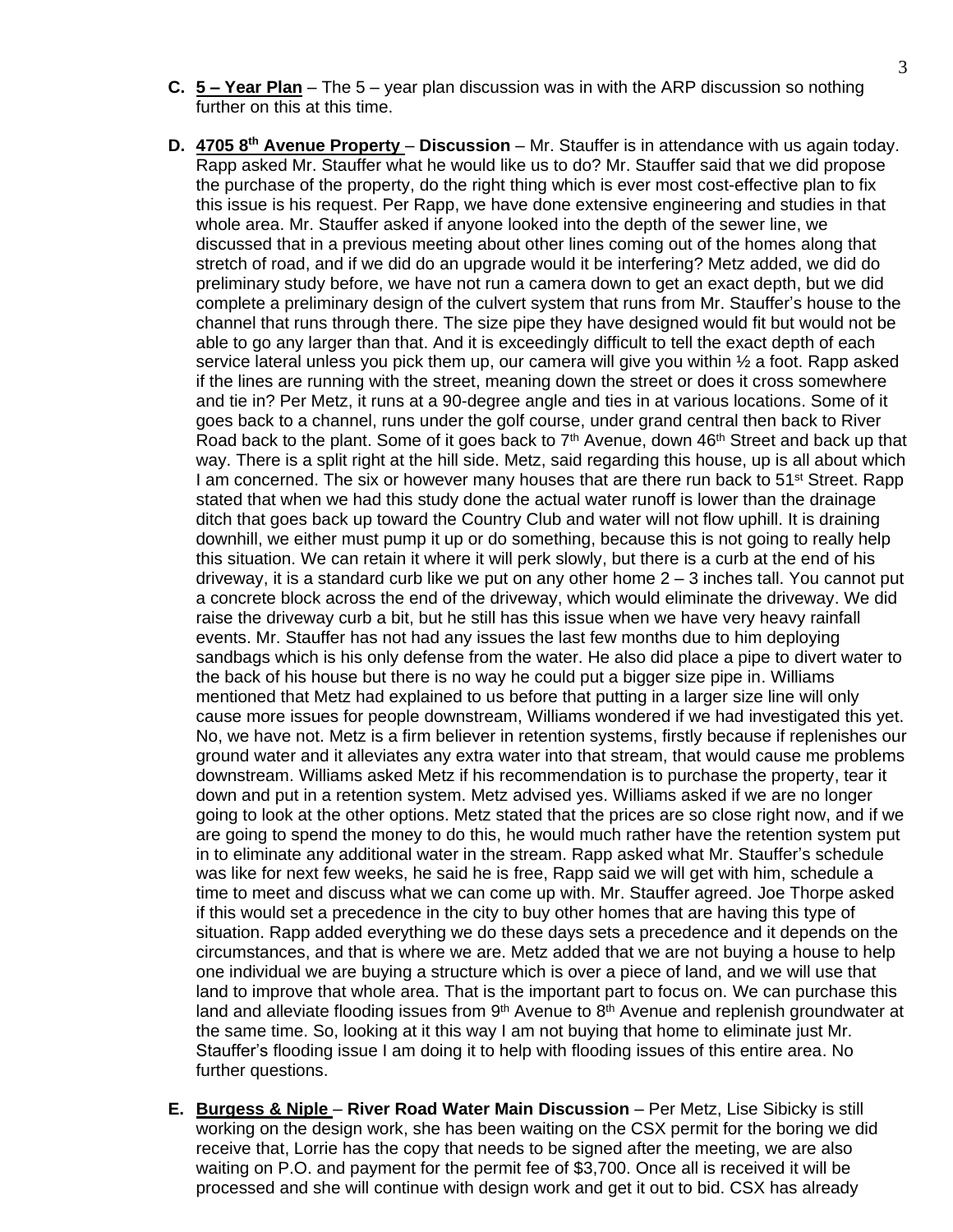approved the drawing they have presented so we are just waiting on a few small pieces to be completed. So, this project is moving right along.

- **F. Burgess & Niple Water & Wastewater System Improvement Projects** Per Metz, it is the same thing we have talked about for 3 meetings, you all need to decide what you want to do, do we want to go through bonding council get all bonding to get as many projects done as we can, or do you want me to pick the most important or 2 most important from each water & wastewater sector. Per Rapp, just for information, we have reached out to the Bond council, and they have started doing the preliminary numbers to find out what the repayment schedule would be like. Some of these bonds can be done for 20 years, some can be longer. If we do a general revenue bond, which is how in the past we built the police department and the city building. How this works is it goes out to every citizen in Vienna and there is a levy put on the citizens document, that this is only for the length of time it takes to pay back the note. We are looking into this option, this would require a vote, so it would have to be put on a ballot have a special election and the citizens would vote on it. The other way is through the IJDC, the infrastructure council. Then there is a tremendous amount of money coming down from the federal government for these types of programs and we are working on this best we can at every avenue we can. Hopefully by next meeting we can have some numbers, I know council is extremely interested in that part of the puzzle. The problem with these federal grants is that you cannot start any projects until you have that money, if you do start anything without having the funds in hand, you will not be reimbursed. So, these are the options we are pursuing. Metz added you all have the information and the numbers on what each project will cost, please look them over and let us know how much money you are wanting to borrow, and we go from there.
- **G. Burgess & Niple – Dredging of Pond Run and Dry Ponds** Per Metz, this is same situation as where with are with other projects, you know what the project is and what the costs are going to be, we are at the point of how we are going to get the money to do it. Randy did ask Congressman McKinley for the money for this project we will have to wait and see if it comes into play, if it does not, we will have to determine where we are going to get the \$1 million to straighten up Pond Run, dredge it and do work on Dry Dams. Metz advised he did not not have in his budget. Rapp asked if we have received an answer back yet from the Soil Conservation Service about how much funds into which we can tap. Per Metz, last time I check it was approx. \$100,000. Hopefully McKinley will be able to help us in the funding of this project, it does help control the flow and flooding issues in the city which we all know is an issue. So, we will wait and see. Mike Davis asked if we wanted to get the design study ready so we have this piece in place in case we can be shovel ready if this money does come available. What you do not want is to have everything ready and then must wait. Rapp asked, when we go out to bid on this, whoever the contractors are that will be performing this work will they work to the specifications you have laid out. Mr. Mike Davis, it is going to go back to its original levels so whoever gets the bid for this project will work off the plan layouts and specifications that we have made. Rapp asked if we already have these numbers and information in place. Metz advised yes; we do. Rapp asked if this waste being removed will be considered hazardous, Metz advised no, it is just silt.

#### **New Business:**

**A. Burgess & Niple –** Composition of Review Committee for Completing the Stormwater Master Plan. – Per Mike Davis, what this is, is a focus group not really a committee. We have today just pointed out several trouble areas and those areas are our focus, but there are other areas around town that were not mentioned. So, someone needs to look at all these areas together and say what are we trying to do. We have been in the same spot since July, our next step is to have a meeting so we can present some of the issues and to get people's feedback. There is no right or wrong answers we just need to know where to focus on. So, we just want everyone to have a voice. That was the whole point of me bringing this to the board so we can move forward to next step which is to hold a meeting. Rapp said to Mike Davis he is right, he is like Craig, and you guys can't get to work without being given the direction. We have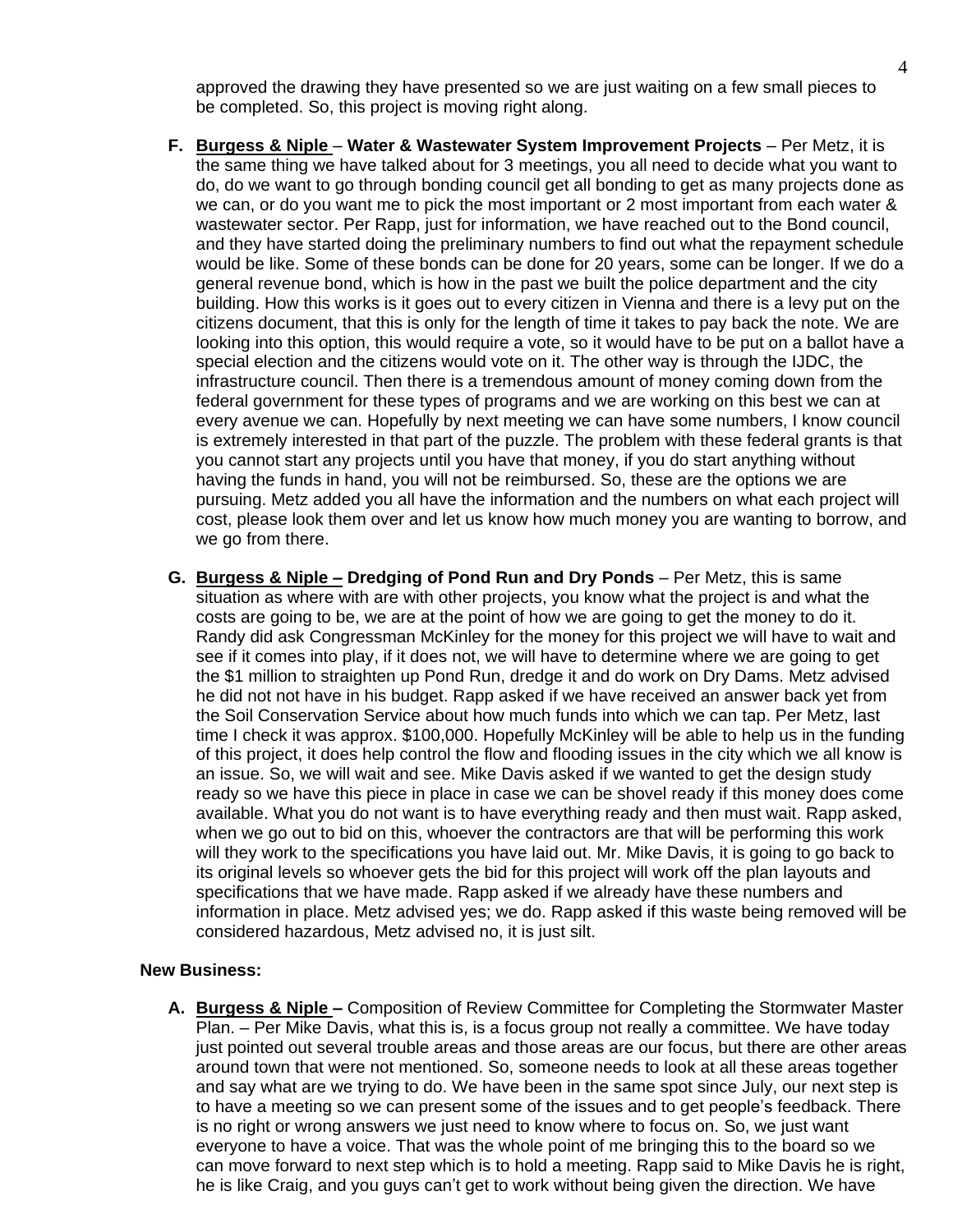had you look at all these areas in town, did smoke testing among survey's etc. But it comes back to money again, these projects are going to be expensive. Some parts of town are so flat there is no runoff, some have a tremendous amount of run off. So, we do need to help you with this. Mike Davis advised there are forty-one spots through town we found that have issues, everyone would pick a different area to fix so a focus group would help. So that will be the next step having a focus group saying we think these are the things that need to be done, we would look at them and decide which would be the highest priorities out of those. Metz asked Mike Davis, on the stormwater survey out of 11,000 we had how many complete the survey? Mike advised it was approx. 115 people, 1%, replied to our questionnaire. Rapp said he would make it easy and start with the 28<sup>th</sup> Street flooding project, he asked Mike for whatever estimate he has for the Task Order on this so we could look at getting started. Mike Davis agreed.

## **B. Burgess & Niple – Approval of Task Order 2021-04 – 45th Place Water Main Replacement for Final Design, Bidding and Construction Phase Services–**

Rapp explained that during City Council's last meeting, they passed a resolution that said they wanted us to engage Burgess & Niple to do a Task Order to tell us what it will cost to fix  $45<sup>th</sup>$  Place.  $45<sup>th</sup>$  Place is a housing development off Grand Central Avenue at  $45<sup>th</sup>$  Street. When it was originally constructed there were water lines installed that will not withstand the water pressure that Vienna has, so this has caused several leaks. City Council has agreed that this is the direction they want to go to help this area. It is a 3-step process, the first step is to authorize Burgess & Niple to do a Task Order which turns them loose to do the initial work to find out the directions and improvements on that water line. We are authorizing them to go to work, once that work is done, they will come back to us and advise how much money it is going to cost do complete the initial phasing of this project. Once we receive it back and it tell us, Task Order 2021 – 04 is going to cost, and for sake of this discussion we will just say \$10,000, we then must vote to pass the task order to pay the "\$10,000" to say ok, we know the cost, now let us do the project. Then we take that authorization and go to the next step which is the design. The design will show us how the actual water line will be installed, what it takes to get it done. There will be a cost for this step as well. The last step will be to monitor the project as it is being built to make everything is being done to standard. City Council authorized this to be done, payment of these will come out of the ARP Fund, due to council thinking this is important enough to get it done. As you know with all the studies we have done, there are other areas in town that have as critical need if not more than some of these other projects, but Council does feel that  $45<sup>th</sup>$  Place needs to be made a priority. Which is fine we just have to authorize / approve the task order for Burgess & Niple to start the process. Metz added, Rapp mentioned the three phases of this process, we have already completed the first phase, this will be the second phase of everything going out to bid. The first task order was done under a general task order, the three steps is correct, so this will be the second phase. And to clarify the amount of this task order will be in the amount of \$32,100, and this is coming out of ARP Fund money, correct? Our water fund is getting low just making sure that will be where funding is coming from. Rapp confirmed that with council approving this project it will come out of the ARP Fund money. So, to clarify what this task order will cover is to give them the grant money to go ahead and get final design, bidding and construction phase going and the next time we come back they will have final cost numbers on what the project will cost in total. Because it is a water project is does have to be approved by the Utility Board, but the funding will not come out of the Utility Board's budget it will come out of the ARP money. Rapp entertained a motion for Task Order No. 2021 – 04 – Final Design, Bidding and Construction Phase Services for 45<sup>th</sup> Place Water Main Improvements.

#### Motion and Vote

Chairman Rapp called for motion of approval of Task Order 2021 – 04 – Final Design, Bidding and Construction Phase Services for 45<sup>th</sup> Place Water Line Replacement. Motioned carried by Steve Eaton was seconded by Joe Thorpe. Vote carried in support unanimous 5-0.